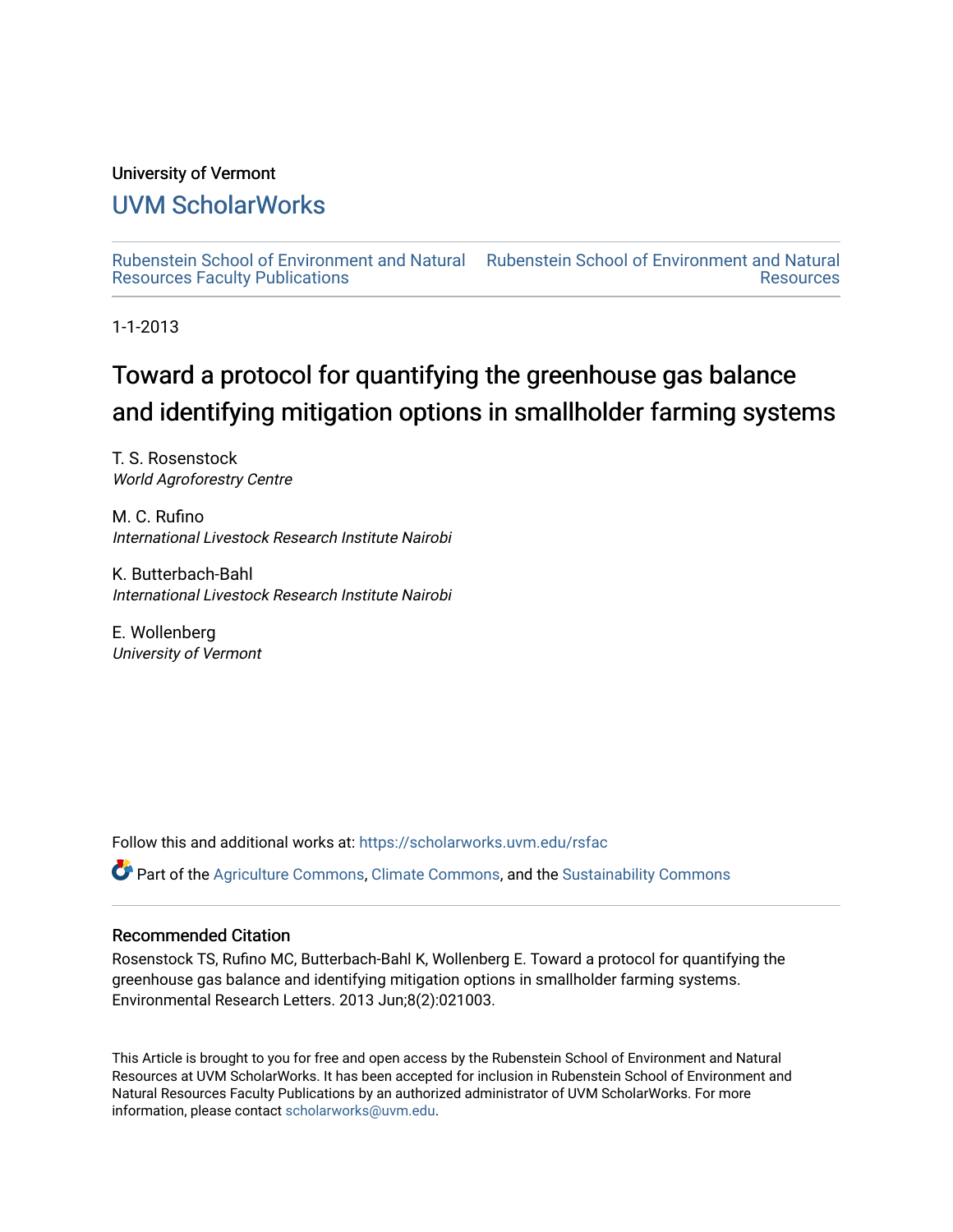# **ENVIRONMENTAL RESEARCH ETTERS**

## **PERSPECTIVE • OPEN ACCESS**

Toward a protocol for quantifying the greenhouse gas balance and identifying mitigation options in smallholder farming systems

To cite this article: T S Rosenstock et al 2013 Environ. Res. Lett. **8** 021003

View the [article online](https://doi.org/10.1088/1748-9326/8/2/021003) for updates and enhancements.

# Related content

- [Synthesis and Review: Advancing](/article/10.1088/1748-9326/9/7/075003) [agricultural greenhouse gas quantification](/article/10.1088/1748-9326/9/7/075003) Lydia P Olander, Eva Wollenberg, Francesco N Tubiello et al.
- [Advancing agricultural greenhouse gas](/article/10.1088/1748-9326/8/1/011002) [quantification](/article/10.1088/1748-9326/8/1/011002)<sup>\*</sup> Lydia Olander, Eva Wollenberg, Francesco Tubiello et al.
- [Analyzing the greenhouse gas impact](/article/10.1088/1748-9326/aab0b0) [potential of smallholder development](/article/10.1088/1748-9326/aab0b0) [actions across a global food security](/article/10.1088/1748-9326/aab0b0) [program](/article/10.1088/1748-9326/aab0b0) Uwe Grewer, Julie Nash, Noel Gurwick et al.

# Recent citations

- [T. N. Bwana](http://dx.doi.org/10.1007/978-3-030-37537-9_10) et al
- [Variations in Greenhouse Gas Fluxes in](http://dx.doi.org/10.3390/atmos10110708) [Response to Short-Term Changes in](http://dx.doi.org/10.3390/atmos10110708) [Weather Variables at Three Elevation](http://dx.doi.org/10.3390/atmos10110708) [Ranges, Wakiso District, Uganda](http://dx.doi.org/10.3390/atmos10110708) Nakiguli Fatumah et al
- [Contribution of agroforestry to climate](http://dx.doi.org/10.1007/s10457-019-00383-7) [change mitigation and livelihoods in](http://dx.doi.org/10.1007/s10457-019-00383-7) [Western Kenya](http://dx.doi.org/10.1007/s10457-019-00383-7) Saskia Reppin et al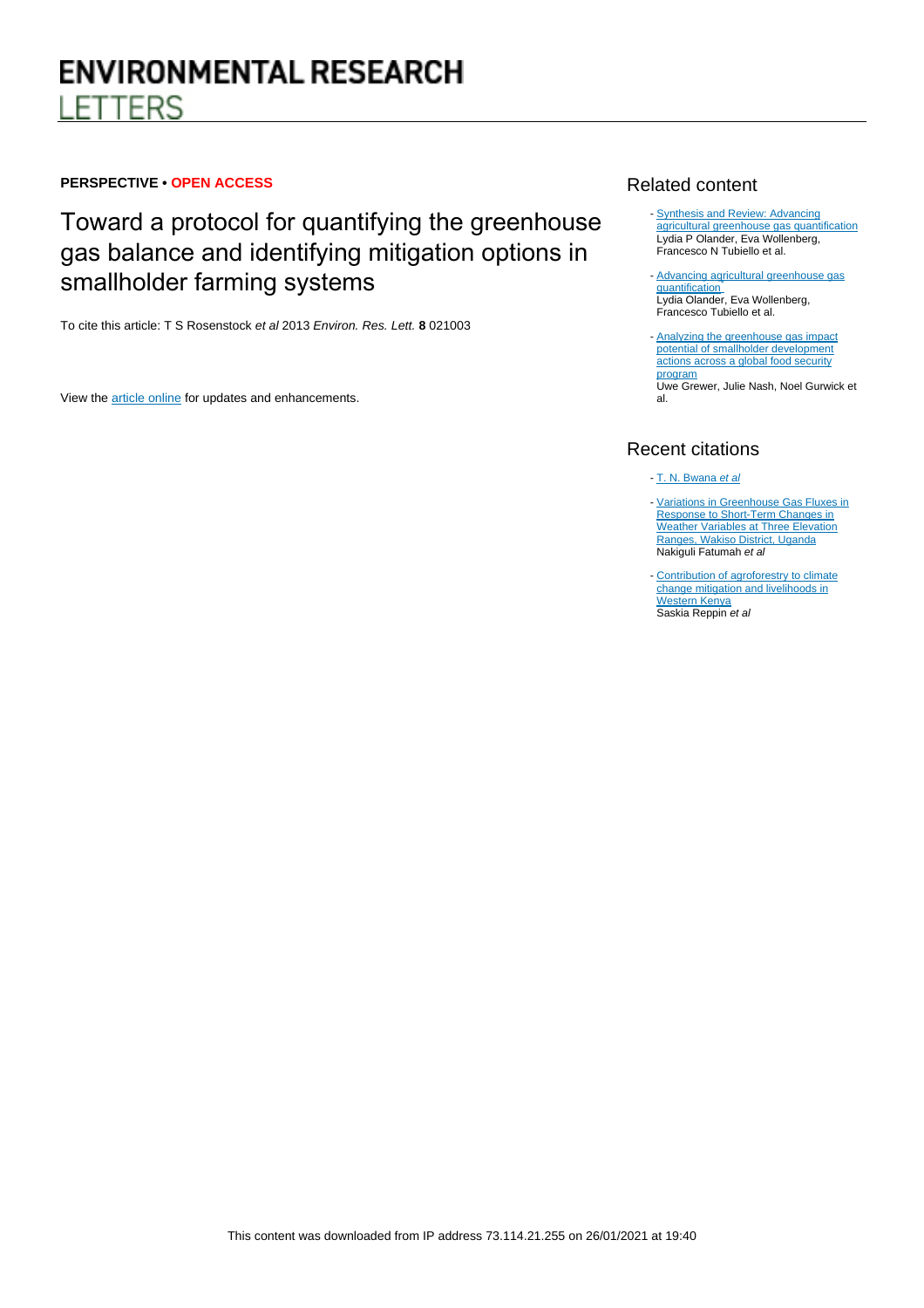# PERSPECTIVE

# Toward a protocol for quantifying the greenhouse gas balance and identifying mitigation options in smallholder farming systems

## T S Rosenstock<sup>[1](#page-2-0)</sup>,  $\,$  M  $\,$  C  $\,$  Rufino $^2,$  $^2,$  $^2,$ K Butterbach-Bahl $^{2,3}$  $^{2,3}$  $^{2,3}$  $^{2,3}$  and E Wollenberg<sup>[4](#page-2-3)</sup>

<span id="page-2-3"></span><span id="page-2-2"></span><span id="page-2-1"></span><span id="page-2-0"></span>*<sup>1</sup> World Agroforestry Centre, Nairobi, Kenya 2 International Livestock Institute, Nairobi, Kenya <sup>3</sup> Karlsruhe Institute of Technology, Institute of Meteorology and Climate Research, Garmisch-Partenkirchen, Germany <sup>4</sup> CCAFS, Gund Institute, University of Vermont, Burlington, USA [t.rosenstock@cgiar.org](mailto:t.rosenstock@cgiar.org)*

Globally, agriculture is directly responsible for 14% of annual greenhouse gas (GHG) emissions and induces an additional 17% through land use change, mostly in developing countries (Vermeulen *et al* [2012\)](#page-6-0). Agricultural intensification and expansion in these regions is expected to catalyze the most significant relative increases in agricultural GHG emissions over the next decade (Smith *et al* [2008,](#page-6-1) Tilman *et al* [2011\)](#page-6-2). Farms in the developing countries of sub-Saharan Africa and Asia are predominately managed by smallholders, with 80% of land holdings smaller than ten hectares (FAO [2012\)](#page-6-3). One can therefore posit that smallholder farming significantly impacts the GHG balance of these regions today and will continue to do so in the near future.

However, our understanding of the effect smallholder farming has on the Earth's climate system is remarkably limited. Data quantifying existing and reduced GHG emissions and removals of smallholder production systems are available for only a handful of crops, livestock, and agroecosystems (Herrero *et al* [2008,](#page-6-4) Verchot *et al* [2008,](#page-6-5) Palm *et al* [2010\)](#page-6-6). For example, fewer than fifteen studies of nitrous oxide emissions from soils have taken place in sub-Saharan Africa, leaving the rate of emissions virtually undocumented. Due to a scarcity of data on GHG sources and sinks, most developing countries currently quantify agricultural emissions and reductions using IPCC Tier 1 emissions factors. However, current Tier 1 emissions factors are either calibrated to data primarily derived from developed countries, where agricultural production conditions are dissimilar to that in which the majority of smallholders operate, or from data that are sparse or of mixed quality in developing countries (IPCC [2006\)](#page-6-7). For the most part, there are insufficient emissions data characterizing smallholder agriculture to evaluate the level of accuracy or inaccuracy of current emissions estimates. Consequentially, there is no reliable information on the agricultural GHG budgets for developing economies. This dearth of information constrains the capacity to transition to low-carbon agricultural development, opportunities for smallholders to capitalize on carbon markets, and the negotiating position of developing countries in global climate policy discourse.

Concerns over the poor state of information, in terms of data availability and representation, have fueled appeals for new approaches to quantifying GHG emissions and removals from smallholder agriculture, for both existing conditions and mitigation interventions (Berry and Ryan [2013,](#page-5-0) Olander *et al* [2013\)](#page-6-8). Considering the dependence of quantification approaches on data and the current data deficit for smallholder systems, it is clear that *in situ* measurements must be a core part of initial and future strategies to improve GHG inventories and



Content from this work may be used under the terms of the [Creative Commons Attribution 3.0 licence.](http://creativecommons.org/licenses/by/3.0) Any further distribution of this work must maintain attribution to the author(s) and the title of the work, journal citation and DOI.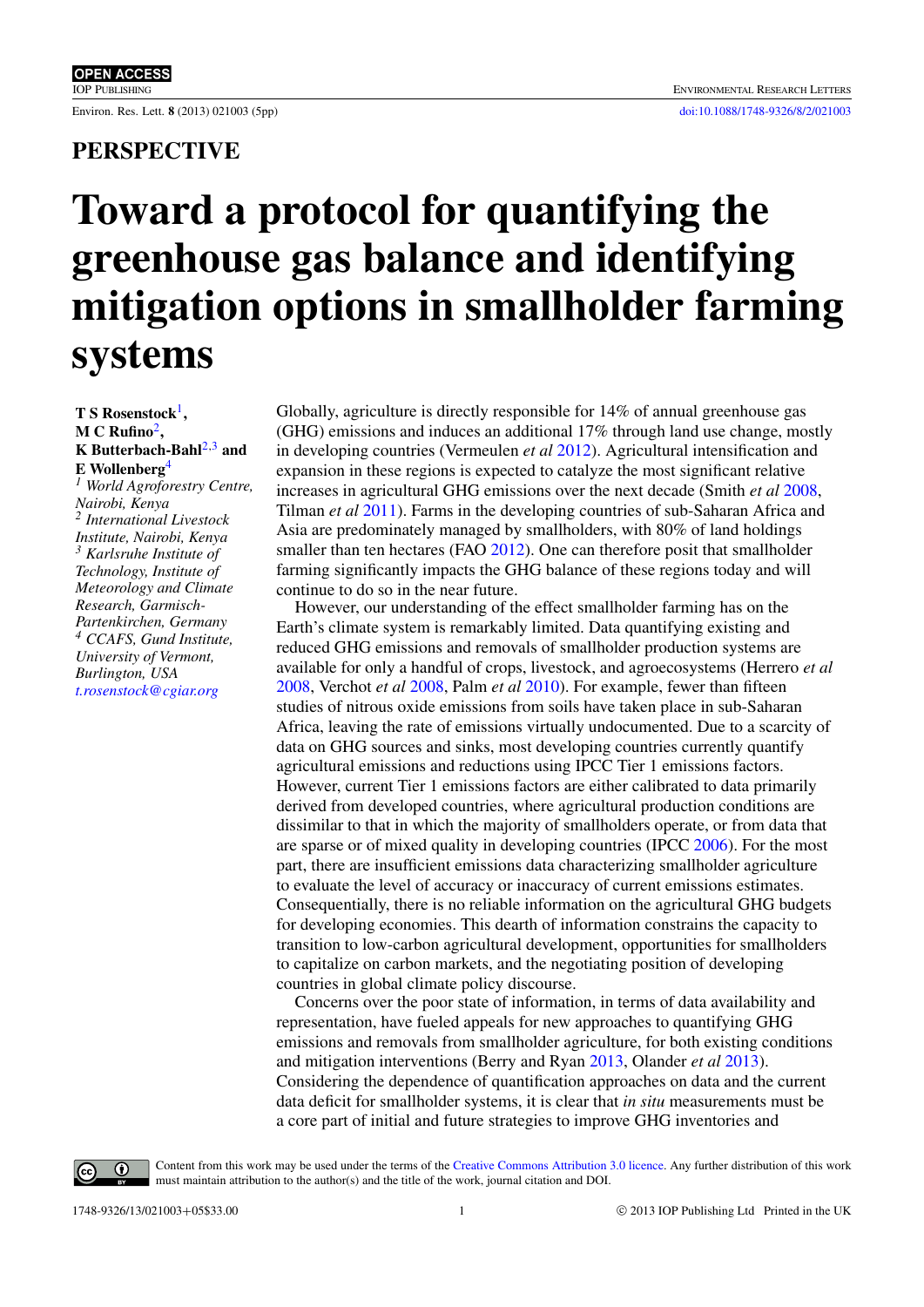<span id="page-3-0"></span>

Figure 1. The quantification approach. The protocol includes comparative evaluation of various methodologies for each element (e.g., biophysical context, profitability evaluation, etc), recommend methods specific for end users objectives and constraints, and field manuals for implementation of recommended methods. Items with an asterisk indicate novel aspects of this protocol by comparison to others.

develop mitigation measures for smallholder agriculture. Once more data are available, especially for farming systems of high priority (e.g., those identified through global and regional rankings of emission hotspots or mitigation leverage points), better cumulative estimates and targeted actions will become possible.

Greenhouse gas measurements in agriculture are expensive, time consuming, and error prone. These challenges are exacerbated by the heterogeneity of smallholder systems and landscapes and the diversity of methods used. Concerns over methodological rigor, measurement costs, and the diversity of approaches, coupled with the demand for robust information suggest it is germane for the scientific community to establish standards of measurements—'a protocol'—for quantifying GHG emissions from smallholder agriculture. A standard protocol for use by scientists and development organizations will help generate consistent, comparable, and reliable data on emissions baselines and allow rigorous comparisons of mitigation options. Besides enhancing data utility, a protocol serves as a benchmark for non-experts to easily assess data quality. Obviously many such protocols already exist (e.g., GraceNet, Parkin and Venterea [2010\)](#page-6-9). None, however, account for the diversity and complexity of smallholder agriculture, quantify emissions and removals from crops, livestock, and biomass together to calculate the net balance, or are adapted for the research environment of developing countries; conditions that warrant developing specific methods. Here we summarize an approach being developed by the Consultative Group on International Agricultural Research's (CGIAR) Climate Change, Agriculture, and Food Security Program (CCAFS) and partners.

The CGIAR-CCAFS smallholder GHG quantification protocol aims to improve quantification of baseline emission levels and support mitigation decisions. The protocol introduces five novel quantification elements relevant for smallholder agriculture (figure [1\)](#page-3-0). First, it stresses the systematic collection of 'activity data' to describe the type, distribution, and extent of land management activities in landscapes cultivated by smallholder. Second, it advocates an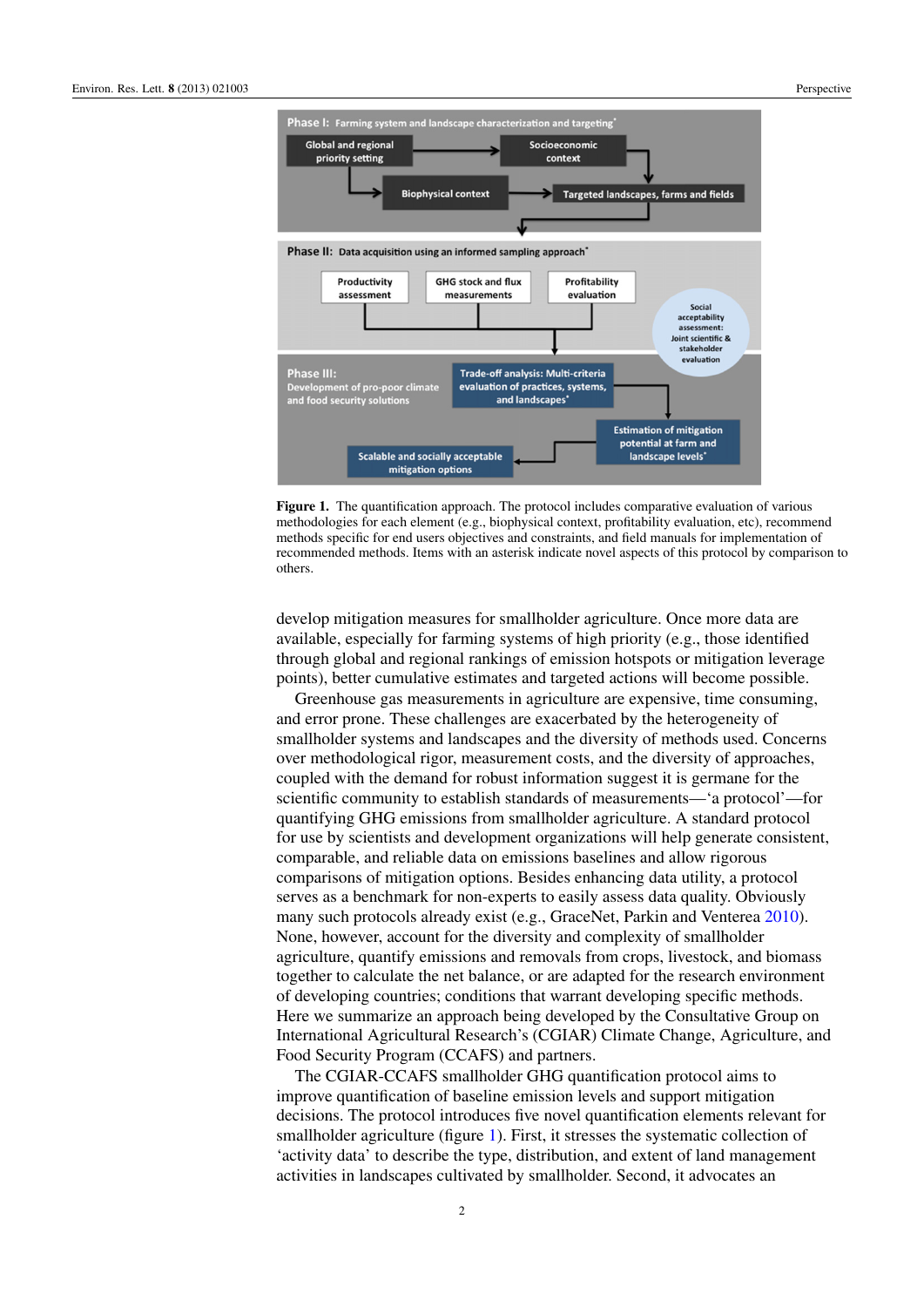informed sampling approach that concentrates measurement activities on emission hotspots and leverage points to capture heterogeneity and account for the diversity and complexity of farming activities. Third, it quantifies emissions at multiple spatial scales, whole-farm and landscape, to provide information targeted to household and communities decisions. Fourth, it encourages GHG research to document farm productivity and economics in addition to emissions, in recognition of the importance of agriculture to livelihoods. Fifth, it develops cost-differentiated measurement solutions that optimize the relationships among scale, cost, and accuracy. Each of the five innovations is further described below.

*Systematizing collection of activity data*. Data describing smallholder farming systems, their relative distribution in space and time, and typical management practices are largely unavailable for smallholder agriculture in developing counties. That is significant because empirical or process based models rely on information on the nature and extent of production systems, so called 'activity data'. Without it, it is not possible to run models, scale flux data to larger spatial extents, or target measurements with any certainty. In some cases, uncertainty in the extent and management for farming activities may be equivalent or greater to the uncertainty associated with the GHG fluxes themselves. The CGIAR-CCAFS protocol therefore provides guidelines for using remote sensing, targeted social and soil surveys, and proxies that correlate with socio-ecological condition and farm management to improve the quantity and quality of activity data available.

*Informed sampling*. Smallholder agriculture typically involves multiple farming activities taking place in a field, nested within higher levels of organization (e.g., farm or landscape), each having interactive impacts on the cumulative GHG balance. To understand the net effect, attention must be paid to the full range of sources and sinks. Yet it is generally too resource intensive to measure them all. The CGIAR-CCAFS protocol deconstructs what is already known about nutrient stock changes and GHG fluxes to guide measurements toward emission hotspots or leverage points (e.g., methane emissions from cows in crop–livestock systems) within complex agroecosystems and landscapes. The premise underlying this approach is that information from other systems can be used to match the intensity of quantification effort with the predicted intensity of the source or sink. By reducing the uncertainty of the largest fluxes, using an informed sampling approach will hypothetically yield a more accurate and more precise estimate of the total systems' GHG balance.

*Multi-scale*. Farming activities take place at the field level, but climate impacts and decision-making of smallholders extend to larger spatial scales. Households frequently manage farming activities across several fields, while institutions at the village or higher levels can determine land use practices across entire landscapes, as is the case of communal grazing lands or woodlands. Decisions by households and social organizations unite climate impacts across space. It is therefore important to consider spatial scales greater than the farming activity or field to understand GHG impacts and mitigation opportunities. Therefore, the CGIAR-CCAFS protocol targets quantification and mitigation efforts at the whole-farm and landscape levels to align data describing emissions and removals with the decision units of households and communities.

*Linking productivity and emissions*. Smallholder farmers depend on farm production for food and income, and farm productivity is inextricably linked to food security. The importance of productivity must be taken into account in mitigation decision-making and the GHG research agenda supporting those decisions. So far, livelihood benefits and farmers' own priorities or other social benefits have been mostly ignored in GHG research. Quantification of GHG reductions from mitigation options is arguably irrelevant if the livelihood effects of those mitigation options are ignored, and scaling GHG emissions per unit area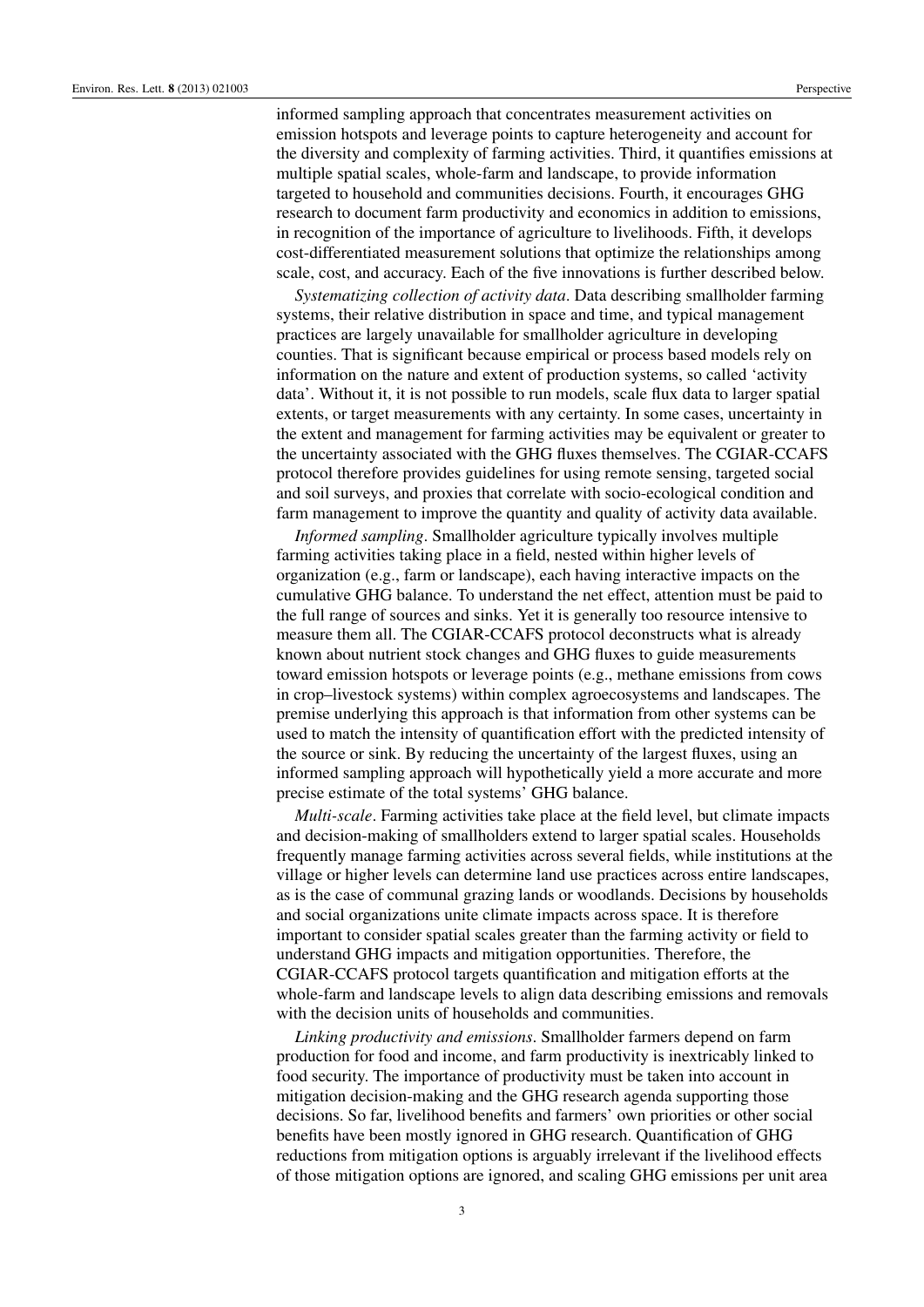is agronomically meaningless if yields are not considered (Linquist *et al* [2012\)](#page-6-10). Therefore, the CGIAR-CCAFS protocol recommends that future GHG quantification efforts for assessing mitigation options adopt a multi-criteria approach to include data on indicators of household benefits (e.g. productivity and nutrition). In that way, the research captures the balance of benefits between the private landholder and the global public good. Joint assessment of food production and emissions may produce optimal management strategies that balance the competing demands of food production and climate stabilization. For example, nitrous oxide emissions per unit of product are lowest at intermediate (not the lowest) fertilization rates (Van Groenigen *et al* [2010\)](#page-6-11) which differs from the optimal strategy for reducing emissions per unit area. Costs associated with collecting the additional data are likely to be small relative to the operational budget for GHG field research and could viably become standard practice.

*Cost-differentiated measurements*. Potential end users of the protocol are diverse in their purpose, resources available, and capacity to carry out research. For example, development organizations may want to determine the relative difference in emission impacts between mitigation options while governments may be interested in quantification of impacts across landscapes to develop Nationally Appropriate Mitigation Actions. The most useful approach to quantification therefore lies at the nexus among key constraints: objectives, resources, and capacity. The protocol develops a system of 'tiered' entry points for greenhouse gas accounting, with explicit attention directed toward the uncertainty induced from the various measurement selections. The protocol will include decision pathways to help users quickly determine the quantification options suitable for their goals and constraints to optimize the relationship among accuracy, costs, and scale.

The CCAFS-CGIAR protocol is being developed and field-tested in mixed crop–livestock systems of Kenya and intensive rice production in the Philippines, with plans to expand to other sites and agroecosystems in the next year. These initial pilot projects provide a trial of the approach and methods, highlighting technical gaps and promising directions, while generating valuable emissions data.

The role smallholder farming plays in Earth's climate system is uncertain due to lack of data. Better information is needed to calibrate the research, policy, and development communities' thinking on the importance of this issue. Generating the high value information that policy makers, development organizations, and farmers demand however pivots on creating accurate, useful, consistent, and meaningful data. The CCAFS-CGIAR protocol will help advance the scientific community's ability to provide such information by using standard methods of measurement in ways that recognize the data needs and the priorities of smallholder farmers.

#### Acknowledgments

We thank participants of the October 2012 Protocol Development workshop in Garmisch-Partenkirchen, Germany for their previous and ongoing contributions. We also thank CCAFS, Environment Canada, and the Mitigation of Climate Change in Agriculture (MICCA) Program of the United Nations Food and Agriculture Organization for their support of this initiative.

#### References

<span id="page-5-0"></span>Berry N J and Ryan C M 2013 Overcoming the risk of inaction from emissions uncertainty in smallholder agriculture *Environ. Res. Lett.* [8](http://dx.doi.org/10.1088/1748-9326/8/1/011003) [011003](http://dx.doi.org/10.1088/1748-9326/8/1/011003)